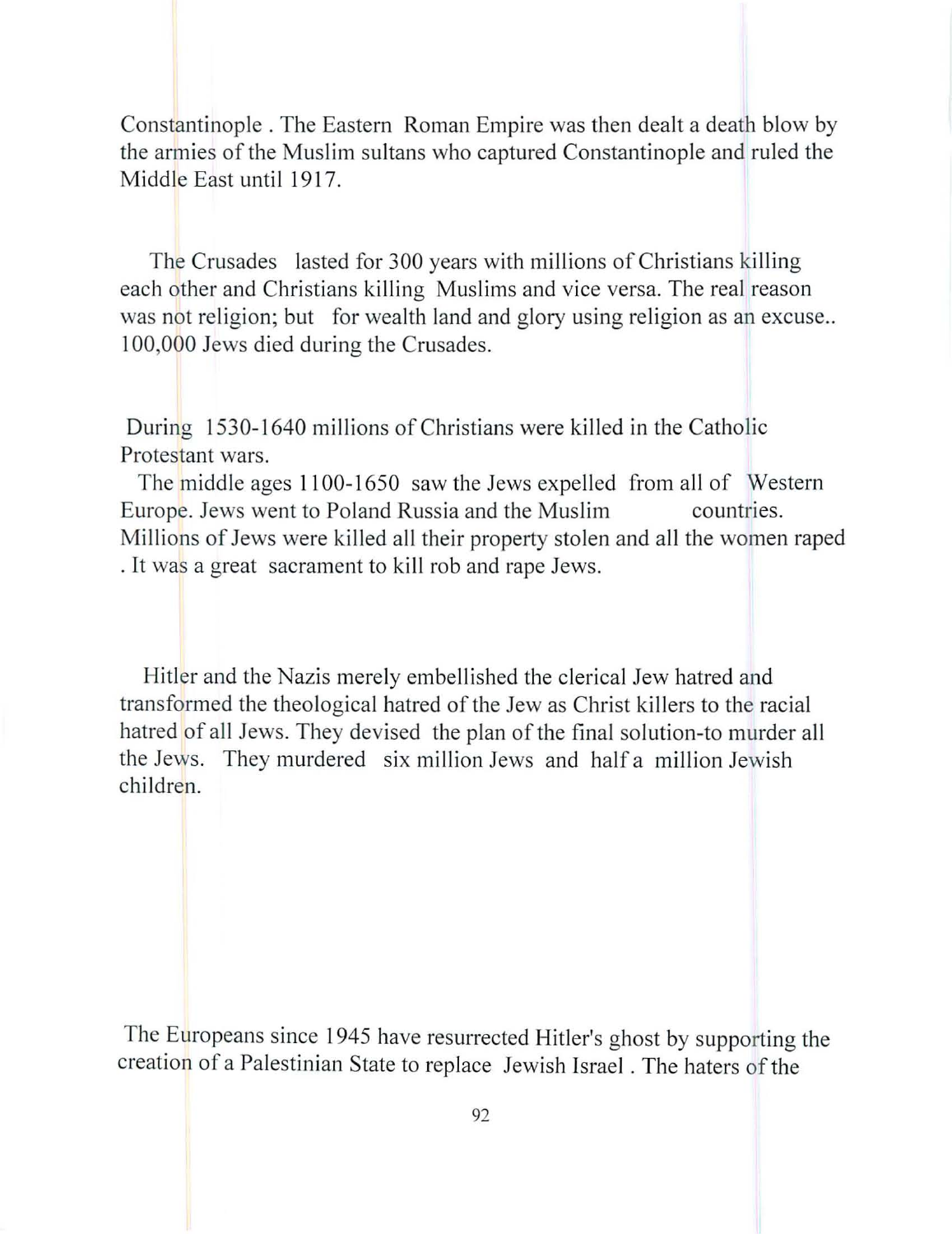Jews never tire. They do not learn from history. They want to try their hands in the murder theft and rape of Jews. Now Israel has become the target. It is a great religious sacrament to murder all Jews in Israel all seven million. This is done by supporting the establishment of a Palestinian State in historical Israel. Then Israel and all its Jews will be annihilated.

The security of the Jews of the State of Israel is a matter of life and death. As such it trumps all Divine Laws of Judaism and all international laws crafted by all the member states of the Security Council or the rubber stamp United Nations who will pass any law to kill Jews. The Arabs have an automatic majority. They can pass a law that the earth is flat. As such all their laws international laws are null and void and have no legal or moral standing.

Any Jew living in Israel is observing the greatest Mitzvoh in the world. SAVING JEWISH LIVES. AS SUCH EVEN IF HE/SHE OBSERVES NOTHING ELSE THEY ARE PERFORMING THE GREATEST MITZVOH IN THE WORLD. THEY ARE ALL SAINTS ESPECIALLY **IF**  THEY SERVE IN THE ARMY. AND RISK THEIR LIVES . ". VEAMCHO KULOM TZADIKIM LEOLOM YIRSHU ORETZ And your nation the Jews are saints all of them will inherit the land of Israel" Isaiah 60:21. When one is engaged in saving lives one is exempt from all other observances rituals. Osek bemitzvah potur mun hamitzvah Orech Chaim laws of Tefiin 38:8. See Aruch Hashulchon Ibid.

I am not suggesting that Israel Jews not be observant. But certainly one can look at the part of the cup that is full rather than looking at what Israel Jews do not observe and find fault.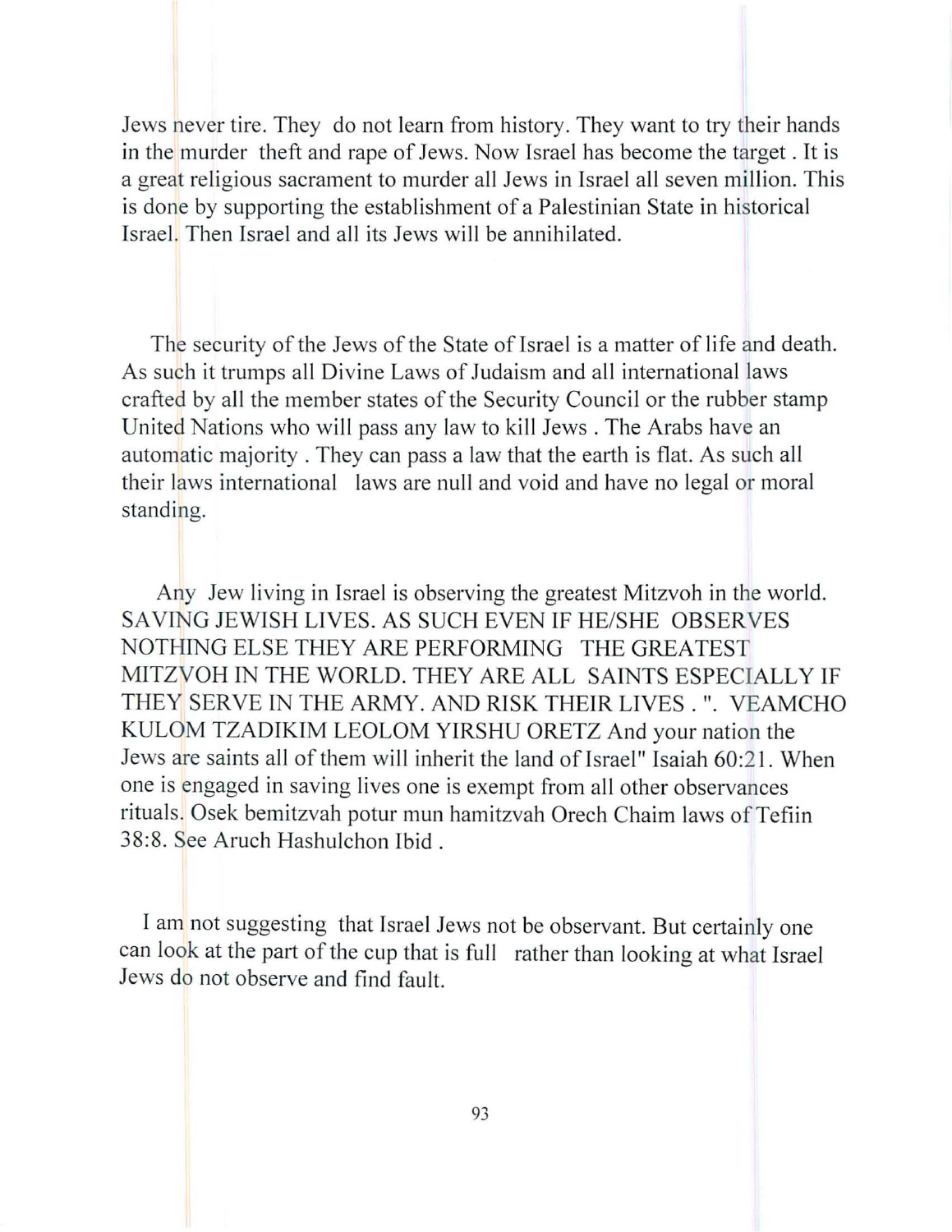IF THE ENEMIES OF THE JEWS TRY T 0 DESTROY JEWS AND THE JEWISH ISRAEL JEWS WILL DESTROY THEM. THE DAYS THAT JEWS A RE OPEN SEASON IS HISTORY. THIS TIME THEY WILL BE ANNIHILATED. THEY WILL NOT EVEN APPEAR AS A FOOTNOTE. IN HISTORY IF THEY TRY TO ANNIHILATE JEWS AND ISRAEL.

WE WILL NOT HA VE ANOTHER HOLOCAUST. WE WILL GIVE THEM THE HOLOCAUST. THIS TIME THE JEWS HAVE THE MEANS.

WE DO NOT KNOW HOW MATTERS WILL BE RESOLVED. One must have faith that G-D WILL MAKE IT COME ABOUT .. IF NOT WE WILL TRY SOME THING ELSE. WE MUST THINK OUT OF THE BOX. JUST LIKE THE JEWS EVENTUALLY GOT ISRAEL AFTER 2000 YEARS OF SUFFERING. See. Habakuk 2:1 " Od Chazon lamoed veim hu hismamaya mechake 10 sheyovo. "

That is one of the 13 articles of faith summarized by Maimonides that I report in this book with my Commentary. One must believe that tomorrow tomorrow will be brighter.

Isaiah 60:23 reports "hakoton yiyeh leeleph vehatzoir legoi otzum ani hashem beito achisheno" The small one [Jewish nation ] will become the equivalent of a thousand. The young and weak [the stereotype of the weak Jew who is always blamed for all the ills of the world- Isaiah 53.] will become invincible.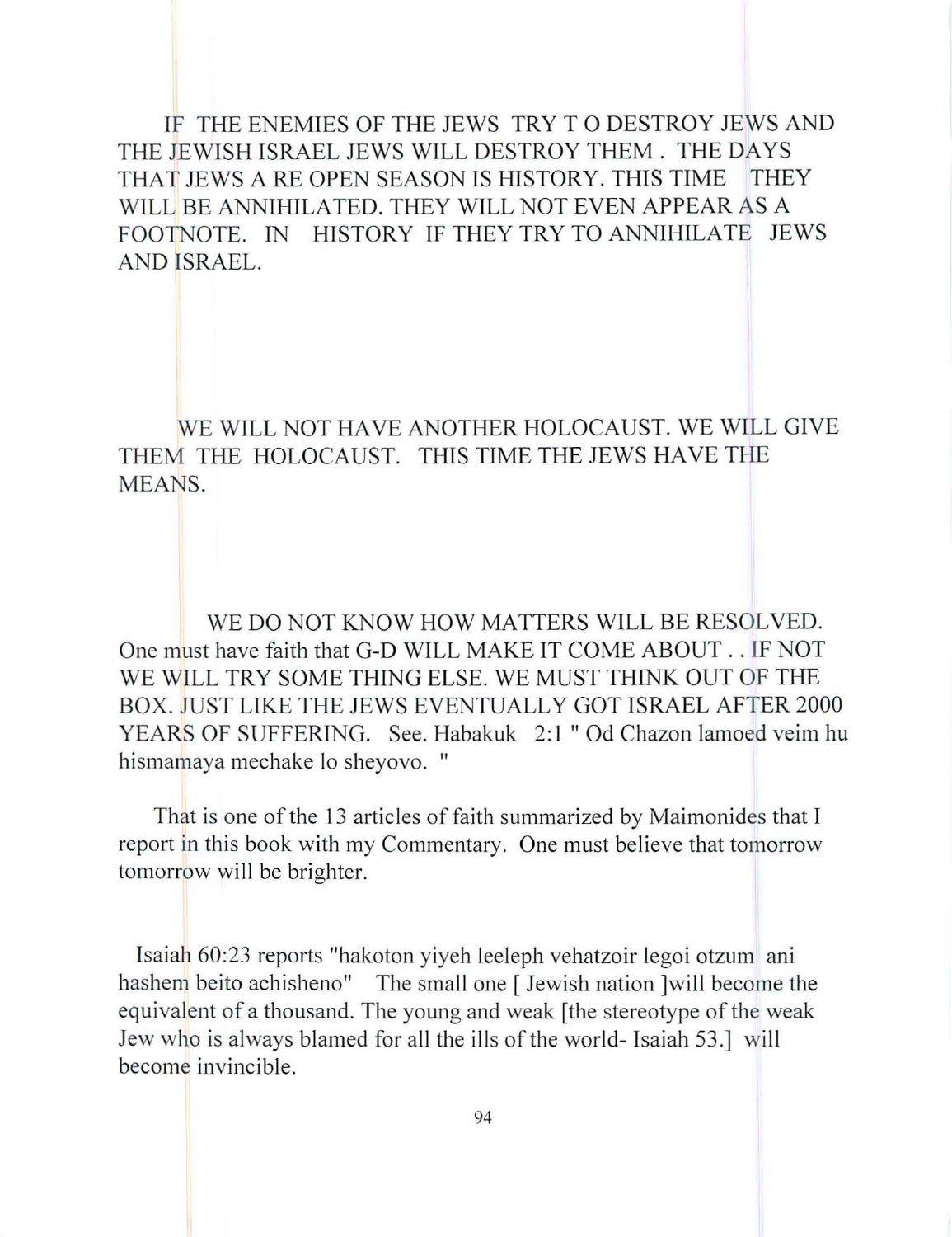How? I G-d will give the Jews the wisdom to create the atom hydrogen neutron and the vechai bohem bomb. See Bible Leviticus 18:5 " ushmartem es chukoisai ves mishpotai asher iase osom hodom vechai bohem " "You shall observe all my ritual s and rational [logical] laws that man/woman will perform them and he/she will live as a consequence. I am G-d. " This is the top secret Israeli secret weapon. THIS IS THE SECRET WHY MIRACLES OCCUR EVERY DAY IN THE State of Israel since 1700 -2011 when the students of the school of the Vilna Goan and the students of the school of the Chasidic dynasties Lubavitz and others arrived to resettle and reclaim the Jewish ancestral heritage. They are the young children who study Torah. They are the older students, They are the kollel students who study Torah day and night. For if not for my covenant I G-d would not have created the world Jeremiah 19: 11-12 :Mishleh Proverbs 8:22-31. They are the genuine guardians of Israel." IM LO BERISI CHOKOS SHOMA YIM VEERETZ LO SAMTI For if not for my covenant I G-d would not have created the world" Jeremiah 33 :25 Rashi Genesis 1; 1 Thus the playing field is now equalized. The Jews' 7 million are more powerful than the combined Europeans'l billion plus the Muslims' 1 billion Isaiah -a total of 2 billion against 7 million Jews. It is G-d who is waging battle and will win the war, Psalms  $11:6-1:1,2,3$ ,  $4, 5$ ; Yoel  $4:10$ Chronicles 2 -23:9 Isaiah 11:4 Hoshea 10:5

Not one European or Muslim will be harmed by the Jews. One billion Europeans and one billion Muslims will be killed by each other . Zecharye 12: 13; Ezekiel 38:21 Chagai 2:22 Psalms 2: 1-4; Psalms 91: 1 0-12Zecharye 14:9 "bayom hahu yiyeh HASHEM ECHOD USHEMO ECHOD And on that day G-d will be One and his Name will be One. "

It has already begun .It started in Egypt Tunisia Yemen Algeria Syria.